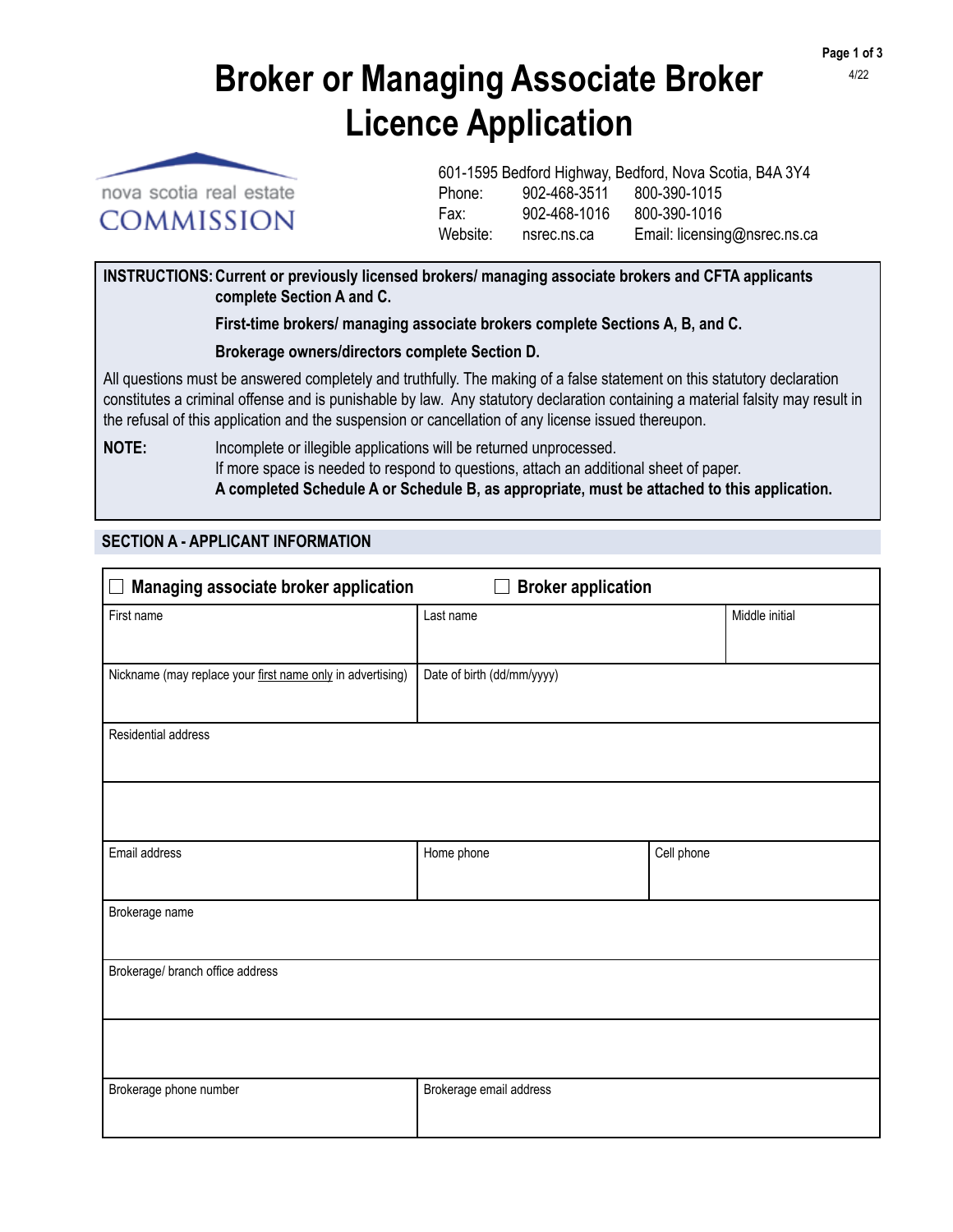| 1. | Have you had any licence or registration of any kind refused, suspended, or revoked?                                                                                                                                                 |                                                                       |                         |           | Yes $\Box$ No                                    |               |  |  |  |
|----|--------------------------------------------------------------------------------------------------------------------------------------------------------------------------------------------------------------------------------------|-----------------------------------------------------------------------|-------------------------|-----------|--------------------------------------------------|---------------|--|--|--|
|    |                                                                                                                                                                                                                                      |                                                                       |                         |           |                                                  |               |  |  |  |
| 2. |                                                                                                                                                                                                                                      | Will you be employed in any other business, occupation or profession? |                         |           |                                                  | Yes $\Box$ No |  |  |  |
|    |                                                                                                                                                                                                                                      |                                                                       |                         |           |                                                  |               |  |  |  |
| 3. | Are there currently any pending or unpaid judgments or lawsuits against you (including Revenue Canada)? $\Box$ Yes $\Box$ No                                                                                                         |                                                                       |                         |           |                                                  |               |  |  |  |
|    |                                                                                                                                                                                                                                      |                                                                       |                         |           |                                                  |               |  |  |  |
| 4. | Are you a discharged bankrupt, awaiting discharge, or presently a party to bankruptcy proceedings?<br>$\Box$ Yes $\Box$ No                                                                                                           |                                                                       |                         |           |                                                  |               |  |  |  |
|    |                                                                                                                                                                                                                                      |                                                                       |                         |           |                                                  |               |  |  |  |
| 5. | Have you ever been involved as an officer, director, or majority shareholder with a corporation that is bankrupt or presently a<br>party to bankruptcy proceedings?<br>$\Box$ Yes $\Box$ No                                          |                                                                       |                         |           |                                                  |               |  |  |  |
|    |                                                                                                                                                                                                                                      |                                                                       |                         |           |                                                  |               |  |  |  |
| 6. | Were you convicted of any offence under any law of any country, province, or state, or disciplined by any professional/ occupa-<br>tional body or society?<br>$\Box$ Yes $\Box$ No                                                   |                                                                       |                         |           |                                                  |               |  |  |  |
|    | If yes, provide details: <u>example and the set of the set of the set of the set of the set of the set of the set of the set of the set of the set of the set of the set of the set of the set of the set of the set of the set </u> |                                                                       |                         |           |                                                  |               |  |  |  |
| 7. | Were you licensed under a name other than the name that appears on this licensing form or taken educational courses under a<br>different name?<br>$\Box$ Yes $\Box$ No                                                               |                                                                       |                         |           |                                                  |               |  |  |  |
|    |                                                                                                                                                                                                                                      |                                                                       |                         |           |                                                  |               |  |  |  |
| 8. | Are you legally able to work in Canada?                                                                                                                                                                                              |                                                                       |                         |           |                                                  | Yes $\Box$ No |  |  |  |
| 9. | Provide your work history for the past three years, including any periods of unemployment.                                                                                                                                           |                                                                       |                         |           |                                                  |               |  |  |  |
|    | <b>Employer</b>                                                                                                                                                                                                                      | Location                                                              | <b>Type of business</b> | Job title | Period of employment<br>(start date to end date) |               |  |  |  |
|    |                                                                                                                                                                                                                                      |                                                                       |                         |           |                                                  |               |  |  |  |
|    |                                                                                                                                                                                                                                      |                                                                       |                         |           |                                                  |               |  |  |  |
|    |                                                                                                                                                                                                                                      |                                                                       |                         |           |                                                  |               |  |  |  |
|    |                                                                                                                                                                                                                                      |                                                                       |                         |           |                                                  |               |  |  |  |

**Page 2 of 3**

## **SECTION B - BROKER/ MANAGING ASSOCIATE BROKER EXPERIENCE DECLARATION**

### **Complete this section if you are applying for a broker or managing associate broker licence for the first time. Check the box or boxes that apply.**

10. An applicant for a broker-level licence must have three years experience as a licensed salesperson; and

- $\Box$  conducted a minimum of 20 residential real estate transactions, including five transactions where the applicant represented the buyer in single agency and five transactions where the applicant represented the seller in an agency relationship; OR
- $\Box$  conducted a minimum of 10 commercial real estate transactions; OR
- $\Box$  equivalent experience approved by the Commission.

I have read and understand the foregoing. I certify that I have the experience stated above and I am therefore eligible for a broker-level licence. I further understand that the Commission may take steps, at any time, to verify my trading experience.

\_\_\_\_\_\_\_\_\_\_\_\_\_\_\_\_\_\_\_\_\_\_\_\_\_\_\_\_\_\_\_\_\_\_\_\_\_\_\_\_\_\_\_\_\_\_\_\_\_\_\_\_\_\_\_\_\_\_\_\_